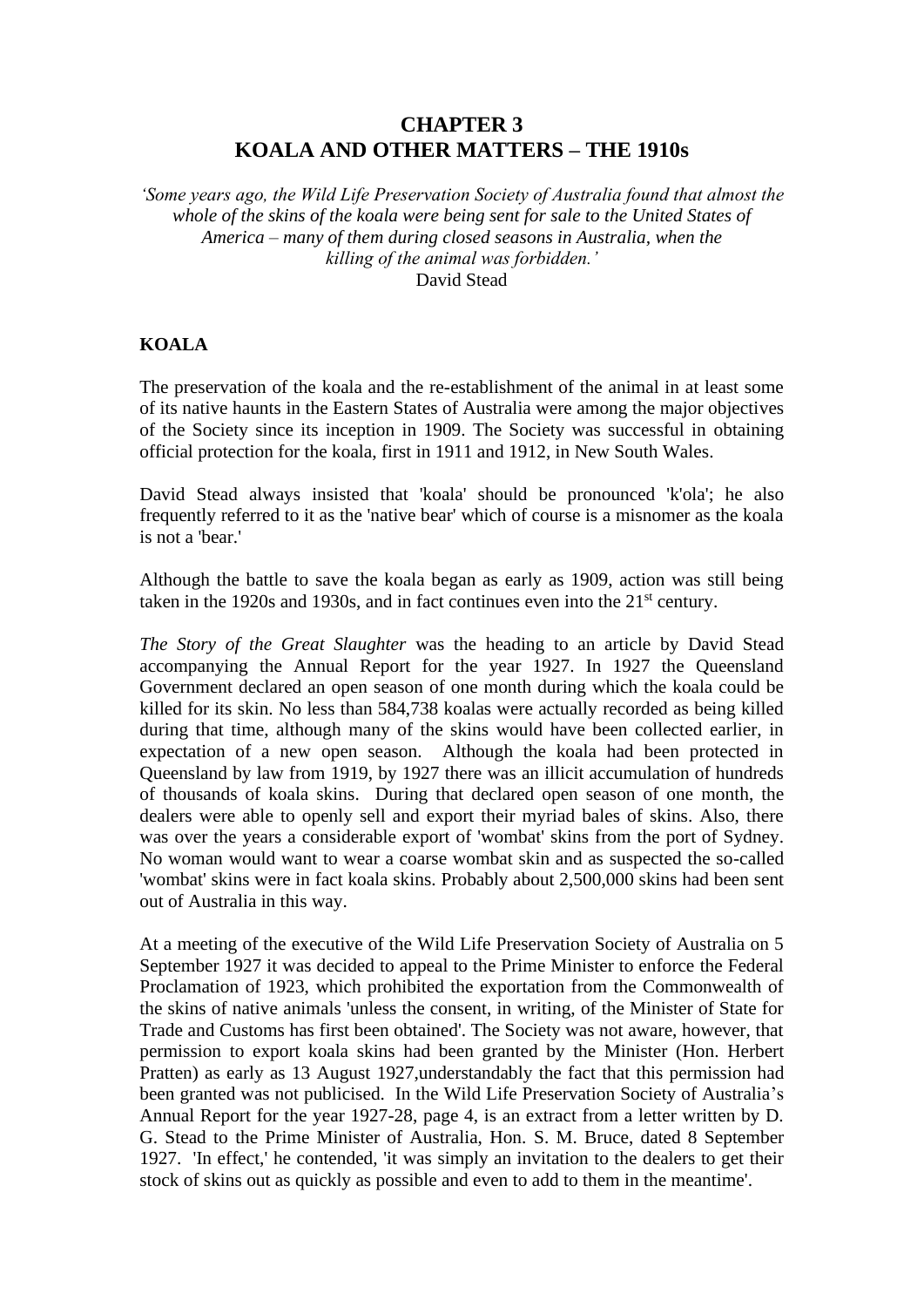In 1930, the Wild Life Preservation Society of Australia, under David Stead's presidency, informed the United States President, Herbert C. Hoover, that koala skins, usually labelled 'wombat', were still being imported into North America and implored him to prohibit the importation of both koala and wombat skins into the United States. Hoover acceded to this request and, in doing so, effectively brought to an end the export of koala fur under the guise of other species. This action, perhaps more than any other, ensured that the koala was given some hope of survival. In 1933, Australia's Federal Government showed its support for state government initiatives in koala conservation by passing laws.

In his article, *The Story of the Great Slaughter*, David Stead claimed full credit for the Society in this matter of the koala:

'There appears to be no doubt now that had it not been for the ultimate action taken by this Society, the abominable traffic in koala skins might have gone on indefinitely - all skins exported being 'traced' to the one short open season of one month, and the experience of several years ago (in the case of the export of the alleged wombat skins) would have gone on and on till the last poor koala had made his final bow to the world'.

### **THE PLUME TRADE AND TRAFFIC IN WILD BIRDS**

A problem equal in concern to the fur trade was the widely spread 'feminine craze' for adornments of wild bird plumage, notably of the white heron or egret, and the birds of paradise. The first leaflet issued by the Society was released before the close of 1910. It was entitled *The Tragedy of the Osprey Plume* and 5,000 copies were obtained with hopes, as the 1911 Annual Report stated, 'that the distribution of these leaflets will have some effect in awakening the pity of those women who still persist in wearing such plumes, it is to be hoped in ignorance of the terrible cruelty and wholesale slaughter of old and helpless young birds which such a fashion entails'.

An 'osprey' is technically a large hawk, *Pandion haliaetus*, a fish-hawk. But generally, and in the early reports of the Society, it refers to a 'kind of feather used to trim hats'. The osprey plumes were taken from a variety of birds with suitable plumage, but the egret was commonly sought after, especially for its breeding plumage. Lyrebird tails were also harvested in large numbers.

The Society was greatly concerned at the growth of this trade and took action in a number of directions, principally through the state governments, the Federal Government (in the matter of prohibiting import and export of plumes), in the course of educational lantern lectures and by the publication of the illustrated leaflet mentioned above.

Queen Mary, approached by the Society, made a public statement expressing her detestation of the practice and saying that she did not and would not wear any plumage of any wild bird. Lady Denman, wife of the then Governor-General of Australia, said that not only would she not wear such plumage, but she would make it clear to her women guests that they would not be welcome if they wore these feathers and even went so far as to require any such guests wearing them to remove them.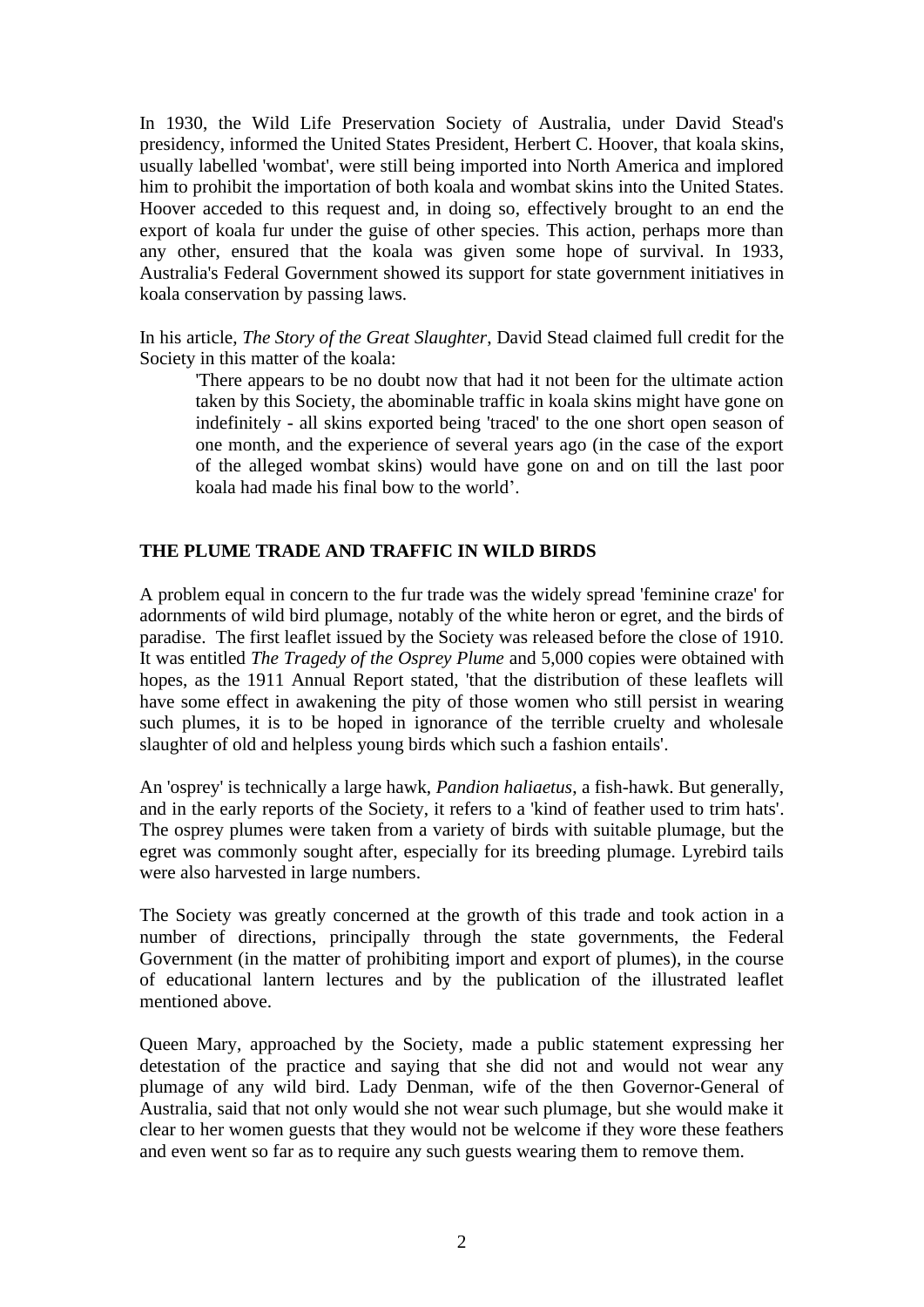The Society's report for 1910-11 stated that as a result of representations made to him by the Ornithologists' Union in Melbourne, the Minister for Trade and Customs had proclaimed certain plumage birds and plumage prohibited imports and exports. However, later Annual Reports consistently referred to violations of the prohibition.

The Third Annual Report (June 1912) contained an account of the Society's appeal to all the leading members of the theatrical and dramatic profession at that time in Sydney, including the female members of the Melba Opera Company. Having heard that 'ospreys' were being frequently worn on the stage, a circular was printed by the Society and circulated widely. However, the report stated 'It is somewhat discouraging that, notwithstanding the cruelties disclosed in this letter and the Egret leaflet of photographs which accompanied it, only two ladies of the theatrical profession, Miss Ethel Irving and Miss Margaret Cooper, have shown themselves sympathetic, the former having given her written promise to do what she can to help the objects of the Society'.

In the Fifth Annual Report (for 1913-14) we read: 'At no time since, or even prior to the issue of the prohibitory proclamation, have so many Ospreys, Birds of Paradise Plumes, Goura Pigeon crests, etc., been seen on the heads of our women as this season, and the painful conviction is forced upon us that the smart woman to whom fashion is a fetish, sets aside, where fashion is concerned, all appeals to her womanliness and humanity'.

The Sixth Annual Report (July 1915) pointed out that since the importation of plumes had been prohibited by Customs Proclamation for four years past, exploitation of the local birds, particularly egrets, had increased. Careful enquiry by the Society's Council led to information being supplied to the Sydney Customs Authorities. The Honorary Secretary of the Society in the years up to and including 1920, Arthur Atkinson, was one member whose efforts as a vigilante never slackened to combat 'the infamous osprey craze'.

The State Act for the Preservation of Native Birds and Animals (which became law in January 1919), badly drafted and defective in many respects according to the Society's opinion, still made ample provision for prosecuting and punishing women having possession of osprey feathers, but rarely was action taken to enforce such provision. It was more likely a change of fashion that heralded relief for the birds, rather than the effectiveness of legislation, though the education campaign was effective to some extent, as it was in the campaign against the wearing of wild animal furs.

In the early 1920s the Society increased its activity against the traffic in wild birds. Unchecked for years, thousands of beautiful and useful insectivorous birds had been shipped to other countries for purely commercial purposes. Visitors from overseas, in particular scientists, were repeatedly warning Australians that unless effective protective measures were taken, many birds would become extinct.

A passenger on a ship to Europe in 1922 wrote a report for the Society in which he claimed that of about 7,000 native Australian birds on the ship, over fifty percent died miserably of cold and the unnatural conditions to which they were subjected. David Stead, working in Malaya for two years, wrote from Singapore telling of the abominable treatment there of Australian cockatoos and galahs, which he saw chained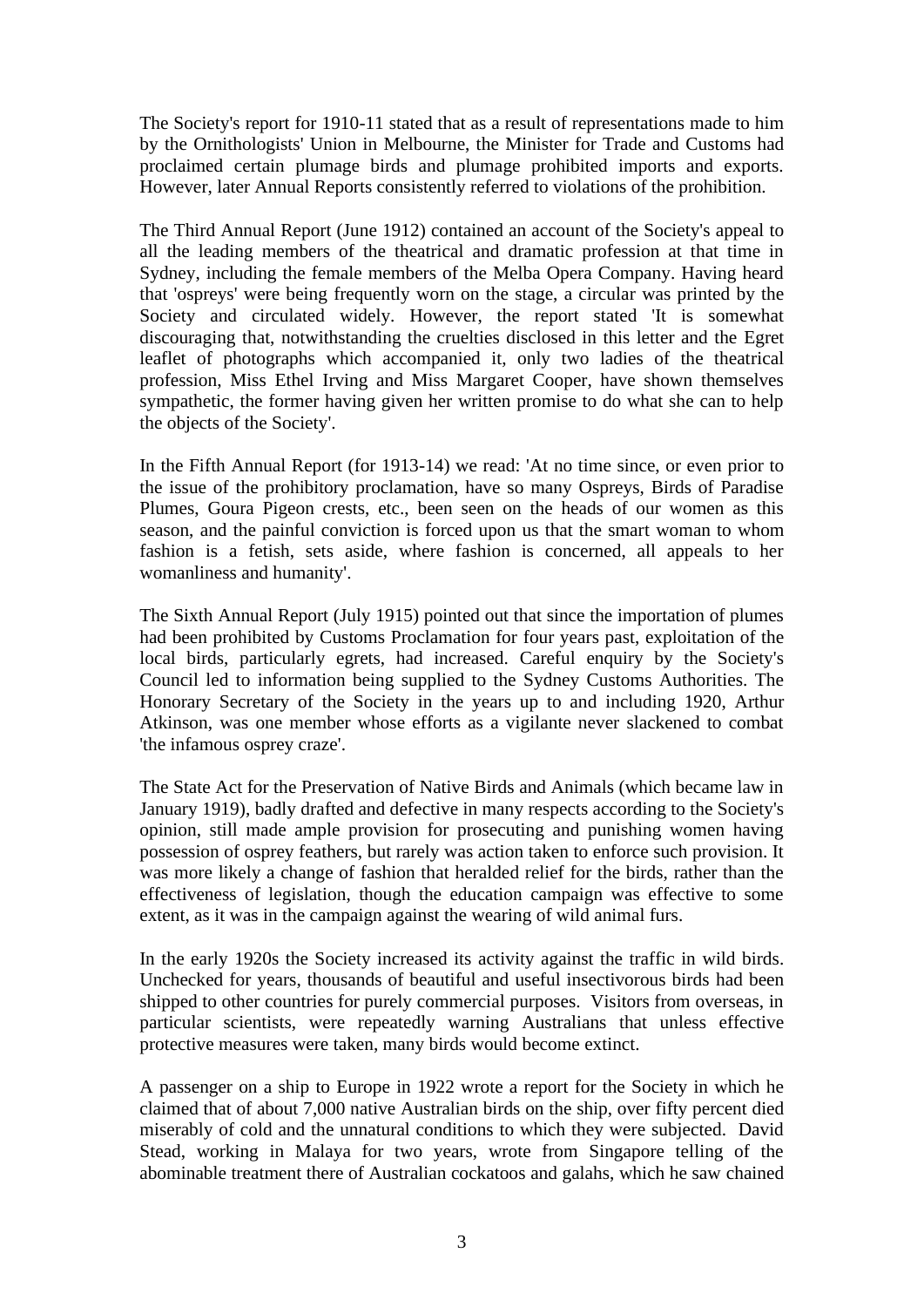by three or four inches of chain to small wire triangles eight inches in diameter. The birds were taken out once a day from their crowded cages and permitted to walk round this triangle on the chain for a short time. The Chinese dealer told David Stead that these birds were not a paying proposition as too many of them died.

After persistent representations to successive federal ministers, in which representations the Society's Council had assistance from Mr. A. T. Latham, Secretary of the Victorian Animals' Protection Society, Sir James Barrett and other bird lovers in Victoria, a proclamation was at last issued by the Minister for Trade and Customs, the Hon. Austin Chapman, prohibiting the exportation of wild birds except under minister's permit, other than a few species enumerated in the proclamation. This was reported in the Society's Annual Report for 1923-24, which added, 'with the exception of the Crimson Lory, which for some inexplicable reason was deprived of the protection of the proclamation, the species scheduled as 'exportable' are of the kinds which we are glad to say are of no practical use to the dealer'.

However, in 1926 the Council expressed regret and disappointment that the prohibition on the exportation of wild birds was not being enforced. Far too great a facility was being given for the issue of permits to export the birds, frequently in small numbers and ostensibly as pets. It was also reported that the sale of osprey plumes was still prevalent, although not on a large scale.

With the passage of the Fauna Protection Act in 1948 and the establishment of the Fauna Protection Panel, the Society nominated their Secretary Allen Strom as a member of the Panel and stated that the institution of this Panel had considerably lightened the burden of the Society. Most important was the action taken by the Panel to prevent export of fauna. In due course the role of wildlife protection was taken over by the National Parks and Wildlife Service, but the Society had played a significant part in protection long before legislation, which it had promoted, became a factor in preservation.

## **FAUNA PROTECTION ACT**

In August 1911 it was decided that the Society should draft a Bill for introduction to Parliament to take the place of the current and complicated Act to protect native birds and animals. A Special Committee was appointed from the Council consisting of Dr. Hurst, Dr. D'Ombrain, Mr. W. W. Froggatt, Mr. Le Souef, Mr. D. G. Stead, Mr. Kearney, Mr. H. Dawson and the Honorary Secretary (Mr. A. W. Atkinson) and to this Committee Mr. Frank Farnell was added later.

The Bill was placed in the hands of Hon. John McFarlane, M.P., who, later on, suggested that it be placed in the hands of a member of the Ministry. The President in 1912, Mr. W. Froggatt, interviewed the Minister of Agriculture and placed a copy before him, pointing out that in other countries the Game Laws and Bird and Animals Protection Acts were usually the charge of a Branch of the Department of Agriculture. The Bill drafted by the Society was considered by the Council to be a very great improvement on all the existing Acts, as it did away entirely with the long lists of protected fauna and simply listed all noxious birds and animals, so that all not in the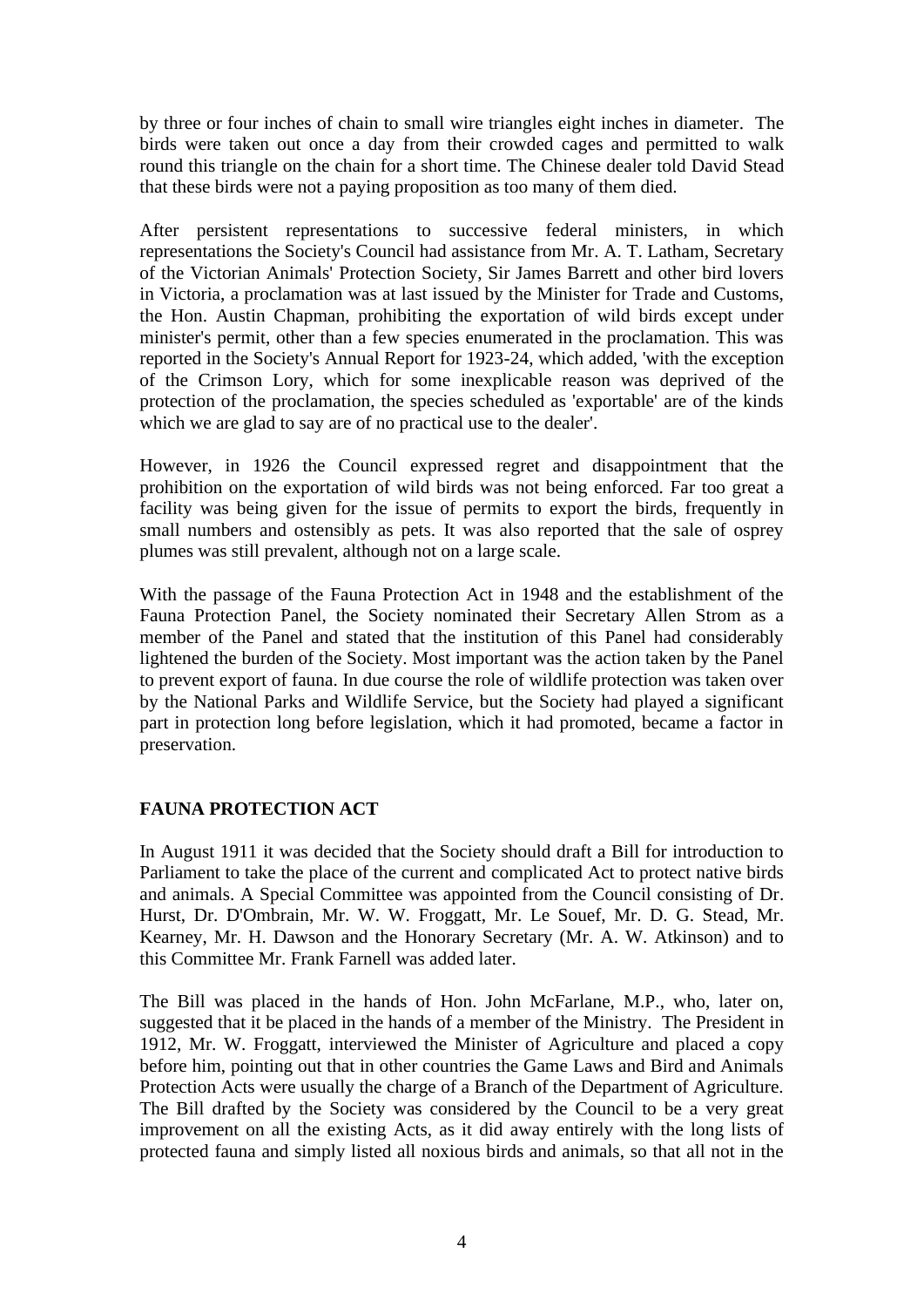noxious list were protected.

In the Society's Fifth Annual Report (1913-14) it was announced that the Bill was at last to be introduced into Parliament and assurances had been given by a Member of the Cabinet that the Bill would be pushed forward without delay. One section of the Bill proposed that wardens would be appointed all over the State of New South Wales, officers who would have power to call upon any person in possession of the skins of protected Australian animals, or the plumage of protected Australian birds, to account for such possession.

There was a long delay and the long promised Bill for the amendment of the law regarding fauna protection did not become ratified until 1 January 1919. It was nearly nine years since the proposed amending Bill was drafted 'at considerable care and trouble'. Unfortunately, the Society felt no elation at the accomplishment of the passing of this measure due to its inconsistencies and more than one fatal weakness.

In the meantime, during 1917, Victoria had passed an amending Bill for the better protection of the fauna of that State. This was a better enactment than the New South Wales one and more on the lines of the Society's original draft. In view of the weaknesses detected after the Bills first near-passage through Parliament, the Society drew the responsible Minister's attention to the new Victorian legislation, while emphasising the necessity for a thorough re-drafting before the proposed legislation went to Parliament again. A promise was made that this would be done, but all to no avail. The new Act came into force full of loopholes for the sanctuary vandals, the sellers of illicitly-obtained skins and plumes and the cagers of 'protected' fauna. This all added up to the necessity for the Society to start out again to urge the Government to patch up the Act once more.

It was not until 1930 that a somewhat improved Act was brought in, but still without any really effective machinery of administration. It was the enactment in New South Wales known as the Fauna Protection Act, 1948, which superseded all others, that led David Stead to say that it was far and away the best piece of legislation ever passed in any Australian State, aimed at the saving and perpetuation of the Australian fauna. 'This still does not mean that we are all satisfied with it,' David Stead added, 'for the true-blue conservationist is notoriously hard to please in such matters'.

### **THE BATTLE NOT WON**

David Stead wrote in 1949:

'No story of the history and activities of the Wild Life Preservation Society of Australia, however, cursory, would be adequate, without at least some passing reference to our forty years' fight for the Koala … we need the very widest public support, if this animal is not to disappear from our country. This is not undue alarmism – I mean it literally – though there are still representatives of the species here and there, the Koala is definitely on the way out! It is our duty to save it and we must do it. It cannot be saved by the establishment of Zoos or Near-Zoos – however such are camouflaged before the public as 'sanctuaries' … I repeat here a statement which I have made from time to time at meetings of the Society and elsewhere, through Press interviews and in our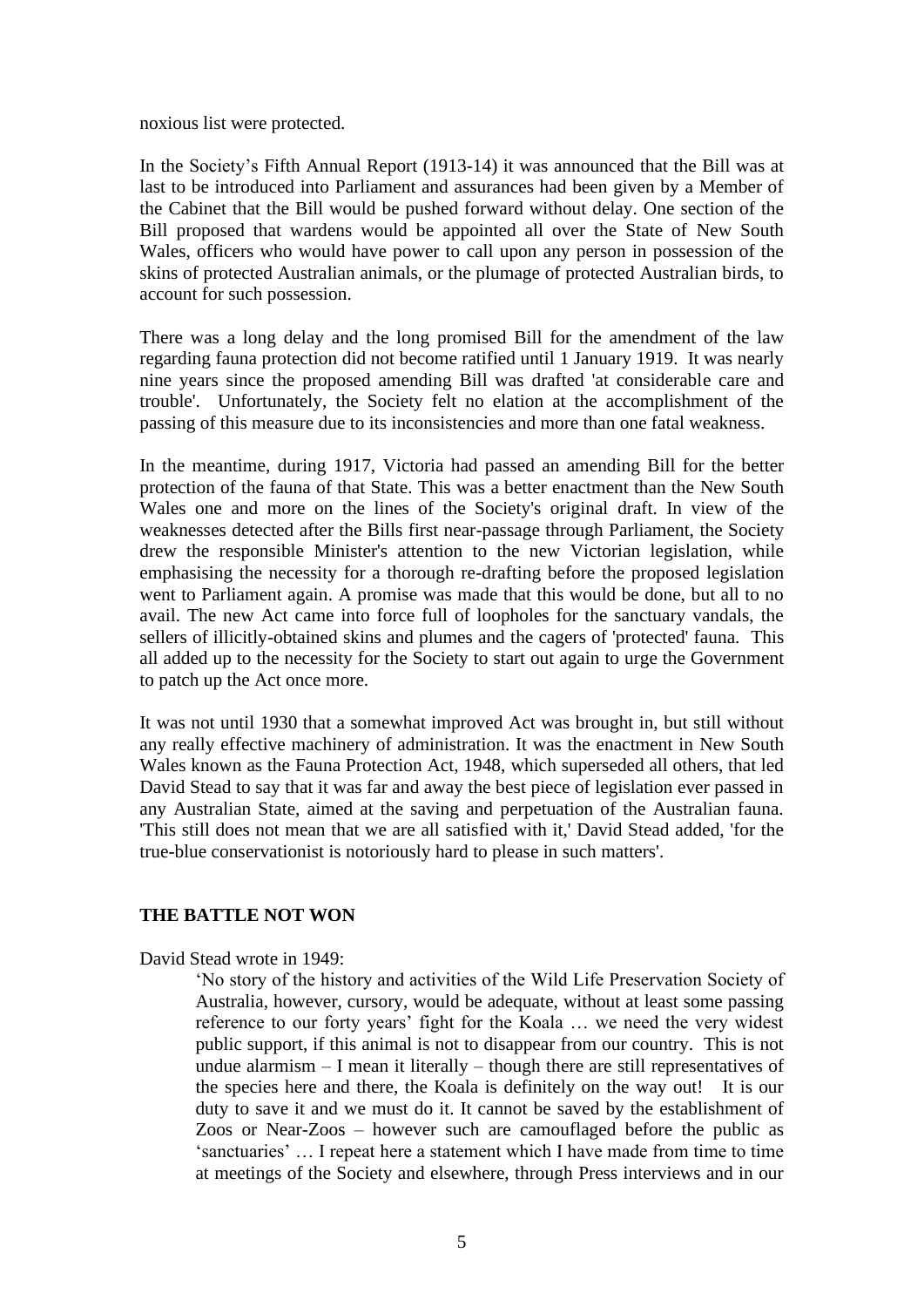own publication – one of the first essentials necessary to a proper scientific understanding of the position of the Koala in Australia is a strict census, to be carried out in each State – giving as far as possible, the present natural stock, stock known to have existed within a reasonable period, and, adding to this, a statement of the areas in which the Koala used to exist but from which it has now vanished … Such a comprehensive investigation should be carried out under the aegis of the Commonwealth Government, but with the full interest and support of the various State Governments … no biological survey regarding the animal has ever been made, and no scientific attempt whatever towards making a census of its present and past numbers'.

This was part of David Stead's lengthy appeal on behalf of the Koala in 1949 and he concluded:

'I excuse the length of this reference to the Koala by stressing this fact: the saving of this animal, with its accompanying forest lands – or at least a reasonable proportion of such – is of outstanding importance to all Nature lovers and conservationists in Australia. And even to many beyond Australia, as correspondence and printed comment has so often revealed'.

A report in *Australian Wildlife* on koalas (Summer 1/2005) indicates that the 'battle is still not won'.

Having faced extinction in South Australia and Victoria in the early 1900s, koalas have since been returned to much of their former range in these states, as well as some areas where they were not recorded historically, as a result of protective legislation and active intervention. Surveys in New South Wales indicate that since 1949, populations of koalas have been lost from many localities, particularly on the southern and western edges of their distribution. Most populations in New South Wales now survive in fragmented and isolated habitat and many of the areas in which koalas are most abundant are subject to intense and ongoing pressures, in particular clearing for agriculture and urban expansion.

The loss and degradation of habitat is the most significant threat facing koala populations in Australia.

Koalas in New South Wales are very different genetically from koalas in South Australia and Victoria. In the early 1900s a small number of koalas were moved from the Victorian mainland to Phillip and French Islands in Western Port Bay. The purpose of this translocation was to establish new colonies where the threats from fire and human activities were less. These koalas bred very successfully and, because they were on islands, were not able to disperse. The result was that over-browsing of the available habitat became a major management concern. At that time, koalas were extinct in South Australia and numbers were very low on the Victorian mainland. Koalas from the island populations were used to re-stock mainland Victoria and South Australia, where koalas had once occurred, and were introduced to Kangaroo Island, where koalas had not occurred historically. Up until 1969 translocations also occurred from Kangaroo Island to populations on the South Australian mainland and translocations still occur in Victoria today.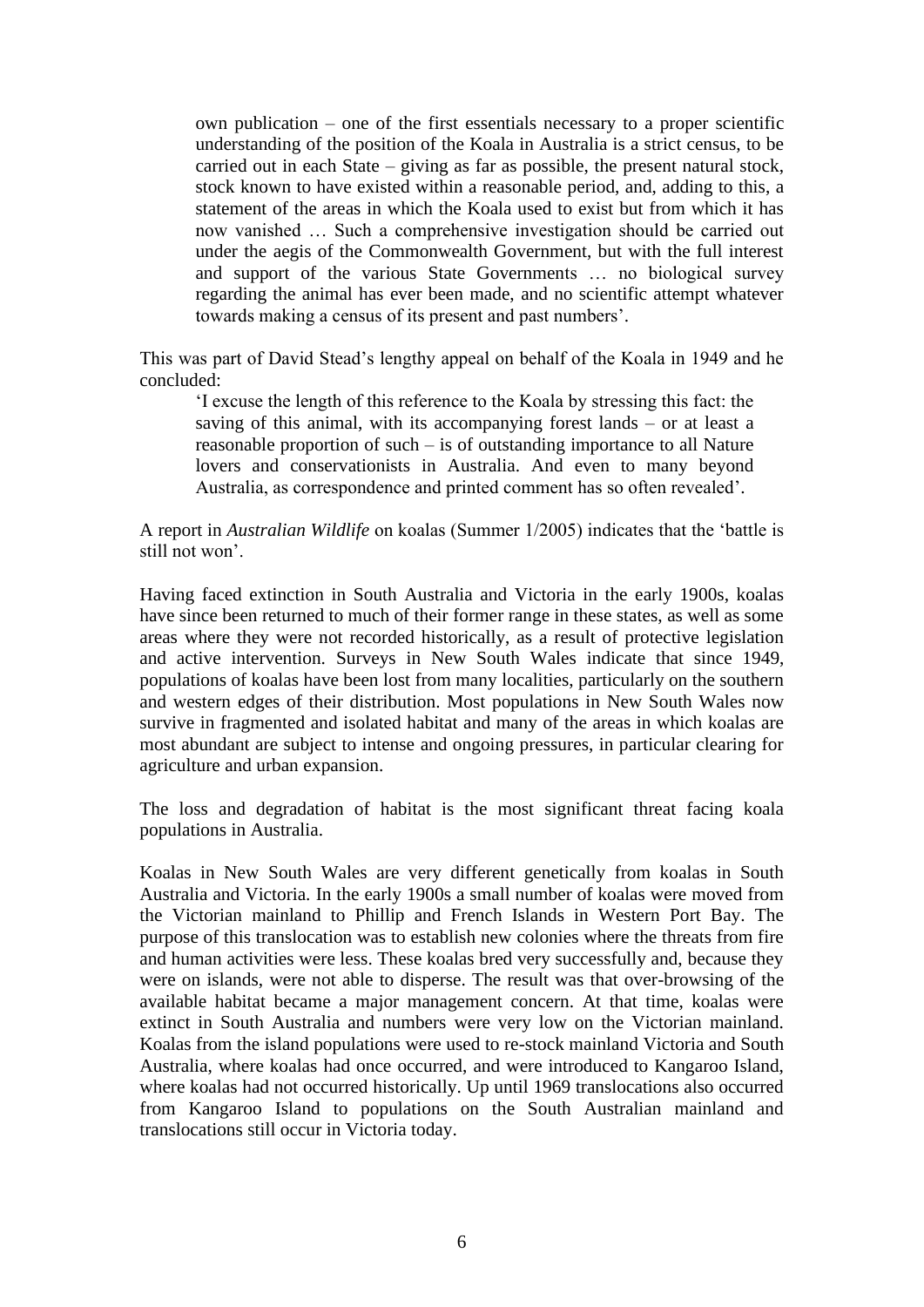As a result, the majority of today's wild koalas in Victoria and South Australia are the descendents of translocated stock. While this program has been successful in returning koalas to much of the area they originally inhabited (as well as some areas where they were not present historically), Victorian and South Australian animals have very low genetic diversity as a result of severe bottlenecks (periods of time when population numbers are very low) and the long-term program of active translocations. The result is that these koalas are showing characteristics which result from 'inbreeding depression,' such as albinism, the absence of reproductive features and abnormal sperm in males.

Koalas in New South Wales carry *Chlamydia*, a bacterial infection which usually lies dormant. Koalas are thought to display symptoms (such as urinogenital tract infection) when exposed to stress. This disease reduces fertility and is thought to regulate population numbers such that the animals do not become over-abundant. However, many koala populations in Victoria and South Australia, including those on Kangaroo Island and French Island, do not carry *Chlamydia* and have little or no resistance to the disease.

Some environmentalists believe the koalas of Kangaroo Island are vicious pests who are destroying the environment and murdering indigenous species and want to cull them as they believe they are wreaking havoc, stripping their favourite gum trees of leaves and destroying precious habitats.

The proponents of the culling of the Kangaroo Island koalas say that conservationists have tried to solve the problem by relocating some koalas to the mainland and even sterilising them. Now they say there is no alternative but a mass cull. The South Australian Government agrees, but says that it is out of the question: the country's image would be irrevocably tarnished, it argues, and tourism would go into free fall.

In the 1920s, things looked very different. Back then it was believed that the species was in danger of extinction because of hunting, disease, fire and extensive forest clearance. Eighteen koalas were released in Flinders Chase National Park, at the western end of Kangaroo Island, in an attempt to safeguard their survival. They thrived, they bred - and now there are unsubstantiated reports that more than 30,000 of them are chewing their way through the Island's eucalyptus trees.

With well-established koala populations all over the Island, the culling lobby reports that even a cursory drive reveals the trail of devastation left in their wake. A local eco-tourism guide reported that 'in a grove of red gums near the Cygnet River, koalas are draped lazily over the high branches, snoozing in the afternoon sun. One has a baby in its arms. It is an enchanting sight. But nearby stands a forlorn skeleton, stripped of leaves and dying'. 'Killed by koalas', he says.

In December 2004, National President Patrick W Medway AM and the Executive Director, Suzanne Medway, attended the Australian Wildlife Management Society's Annual Conference on Kangaroo Island, along with representatives of the Australian Koala Foundation (AKF), and together they were able to observe first-hand the status of the koala there. From their personal observations and enquiries, it was obvious that there is not an over-population of koalas on Kangaroo Island. They drove all over the island looking for koalas in the wild and were unsuccessful. In fact, after spending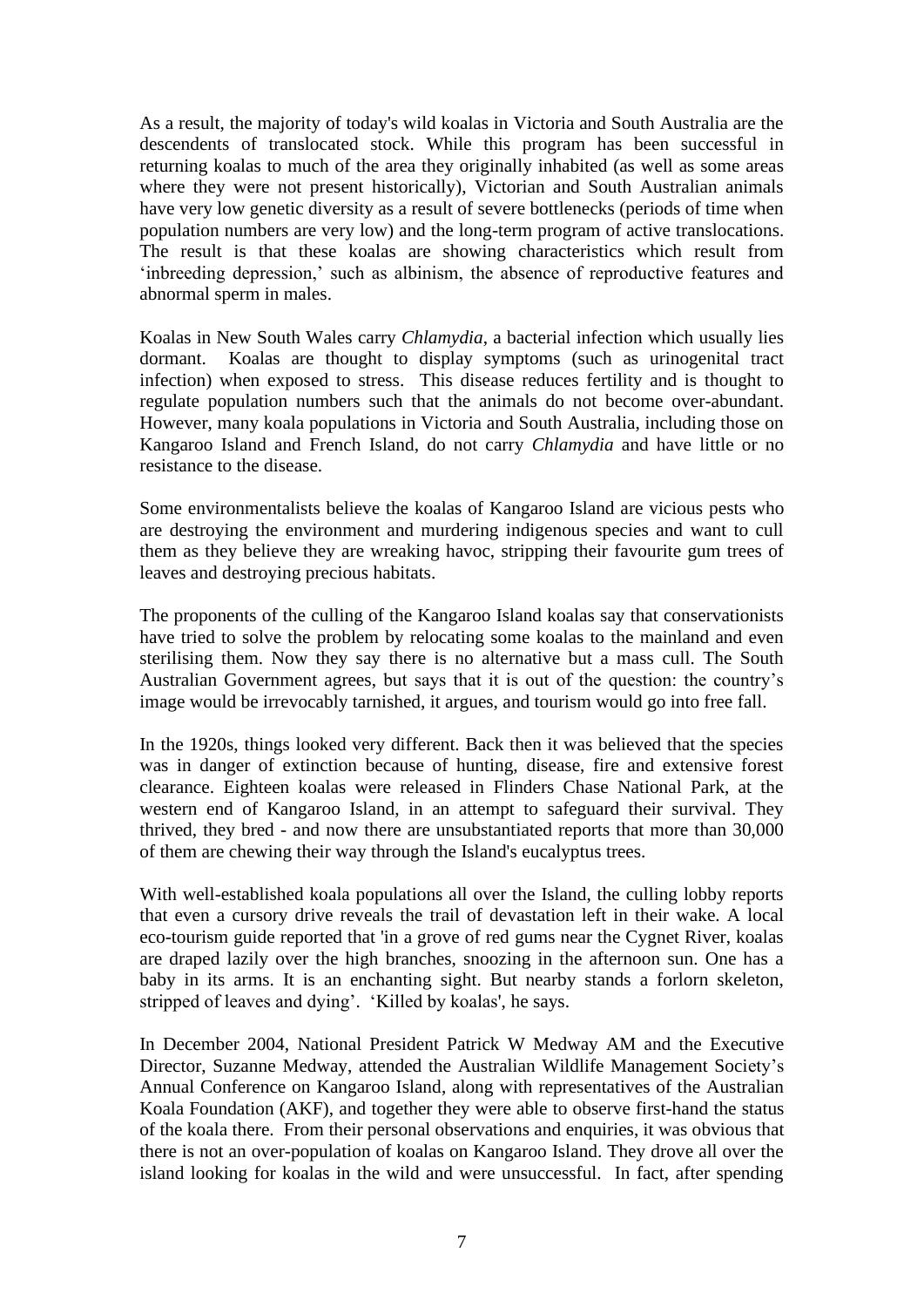over a week travelling around the island, they finally had to go to a wildlife sanctuary to see live wild koalas in trees.

In 2005 the Australian Koala Foundation called on the South Australian Minister for Environment and Conservation, the Hon. John Hill, to conduct an urgent review of the science underpinning koala number estimates on Kangaroo Island. AKF scientists had identified grave miscalculations and methodological problems in the research asserting the existence of 27,000 koalas on Kangaroo Island. AKF Executive Director, Deborah Tabart, said:

'If we are to design effective koala management strategies, it is imperative that the science citing the accepted koala population number is accurate. Peer reviews should have picked this up … the 27,000 population figure provides little more than a very crude guesstimate of actual koala numbers … the methodology employed is scientifically irresponsible … Our scientists have spent the last twelve years mapping four million hectares of koala habitat on mainland Australia so we know what we're talking about … the implications of these miscalculations and misinformation are severe and have led to calls for culling of the species'.

The AKF, established in 1987 and based in Brisbane, Queensland, is the world's leading independent koala research, conservation and education organisation. It does not accept government funding and offers an independent voice for the koala on conservation and protection issues. In 2009 AKF has a sound support base, with 10,000 supporters worldwide.

In September 2004, the WPSA had written to the New South Wales Minister for the Environment, Hon. Bob Debus MP, exploring the possibility of translocation of koalas from Kangaroo Island to New South Wales. The Society had received a letter from Allen Stien of Grenfell on this subject. Bob Debus replied:

'Thank you for your letter of 27 September 2004 …. Several similar suggestions to translocate koalas to various parts of New South Wales, particularly from Kangaroo Island, have been given considerable thought over recent years. However, there are several obstacles that would need to be overcome … it is important to consider that koalas from one area can be genetically different from those in other areas … In addition, koalas rely on a small number of eucalypt species … koalas from Kangaroo Island [may] rely on trees which do not occur in New South Wales … extensive testing of viable eucalypts would be necessary. Importantly, koalas face many threats, such as attacks from wild and domestic dogs, being hit by cars, loss of habitat and fire. Unless the factors that caused the disappearance of koalas from an area in the first place are addressed, they would prevent the successful translocation and establishment of a new colony of koalas … A draft New South Wales Koala Recovery Plan has been prepared by the Department of Environment and Conservation and was publicly exhibited in 2003. Submissions have been reviewed and it is anticipated that a final plan will be submitted to me for adoption in late 2004'.

In response to the Bob Debus letter, the Summer 1/2005 article in *Australian Wildlife* (p.18) stated: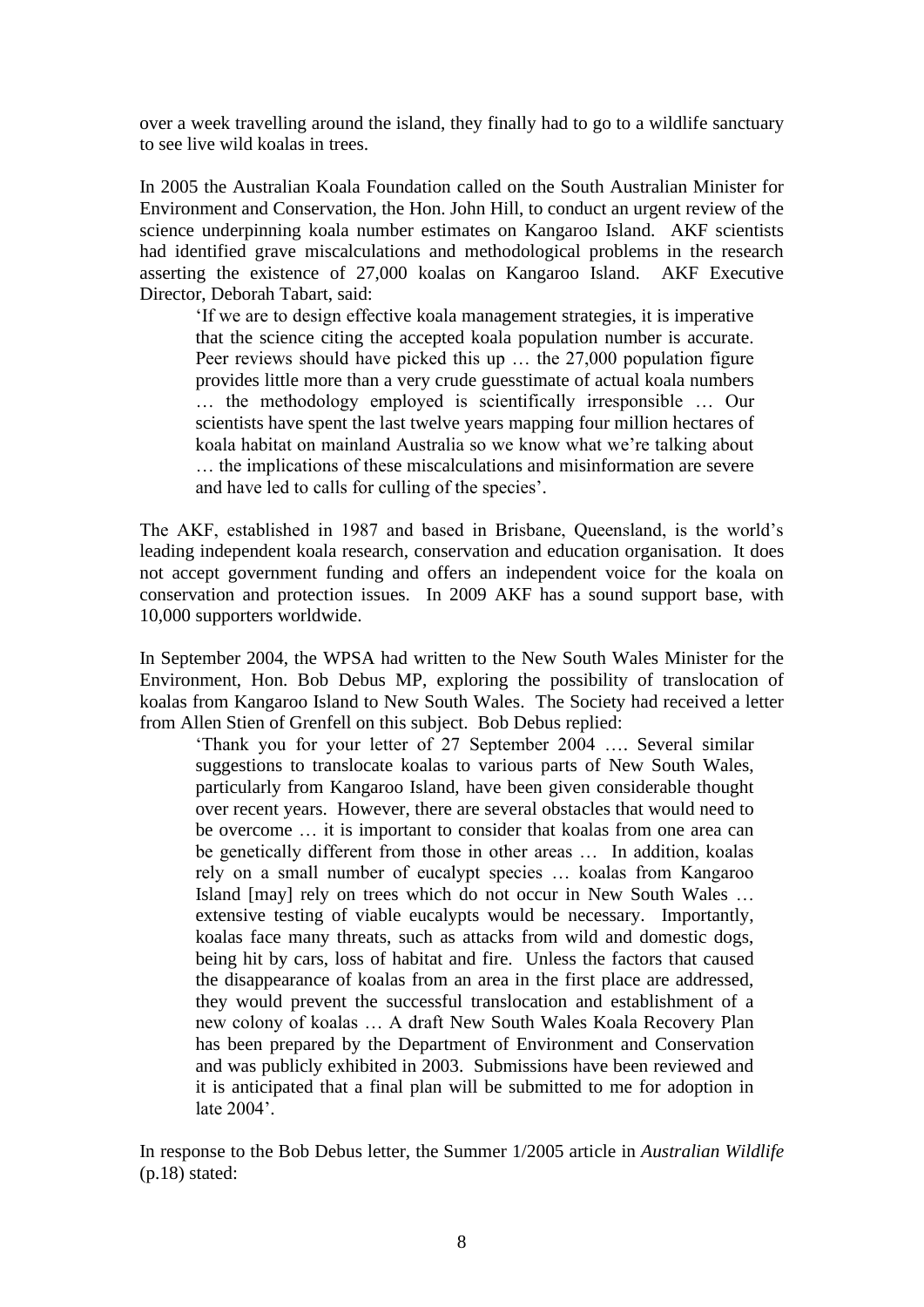'From our research, our Society believes that the introduction of a few new koalas into a new or foreign population actually INCREASES genetic diversity. Of course the whole argument about this and the possibility of introduction of disease is avoided if the introductions are into areas that are no longer populated by koalas, provided the factors which caused the earlier local extinction are controlled or removed'.

It would appear that a Recovery Plan was drawn up but to date there has been no practical outcome. Habitat loss continues to be a major drawback to recovery.

Meanwhile, independently of any moves by the various state bodies, the Australian Koala Foundation presented a submission to the Federal Environment Minister (Senator Ian Campbell) in July 2004, asking for the koala to be listed as a Vulnerable species. The AKF cited data from 1,109 field sites in its nomination to have the koala listed as 'Vulnerable' at a Federal level. This level of protection, says AKF researchers, is critical to ensuring a future, not only for Australia's wild koalas, but also for the many other species that inhabit the continent's eucalypt forests. The status of koalas in Australia needs to be upgraded to Vulnerable across its natural range as numbers continue to decline at an alarming rate. This, according to the AKF is a result of:

- habitat loss due to urban and agricultural development, as well as to logging
- habitat quality being degraded and adversely impacted by pressures such as: fragmentation; inappropriate fire regimes; salinity; tree disease; weed invasion and spread; loss of pollinators and seed dispersers; loss of vegetation structure; species imbalances; eucalypt hybridization; and genetic decline
- increased numbers of koalas being hit on the roads, attacked by feral and domestic animals and negatively affected by disease.

If koalas are not upgraded to Vulnerable as a matter of urgency, the AKF fears koala numbers will decline to such an extent that populations will be incapable of ever recovering. As this history goes to print, in 2009, the koala still has not been listed as Vulnerable nationally. It is listed as a priority species for assessment of its conservation status, but the AKF is still working on having it listed as Vulnerable. The Federal Government has set a date for its decision by 2010, but the AKF believes this is an unfortunate delay, even though the Government has a list of twenty species to consider. The AKF invites any concerned individual to contact them on [www.savethekoala.com](http://www.savethekoala.com/)

At the Australasian Wildlife Management Society (AWMS) 17<sup>th</sup> Annual Conference in December 2004, (attended by Patrick and Suzanne Medway) Deborah Tabart, AKF's Executive Director, made a statement which encapsulates the ongoing battle for the koala:

'The issues of koala management, particularly in respect to Kangaroo Island and introduced and isolated koala populations can at times be a minefield of politics and arguing factions. However, it is hoped that a thoughtful, healthy debate regarding koala management activities will be generated from the proceedings, as well as a nexus of ideas and sharing of knowledge from all parties involved.'